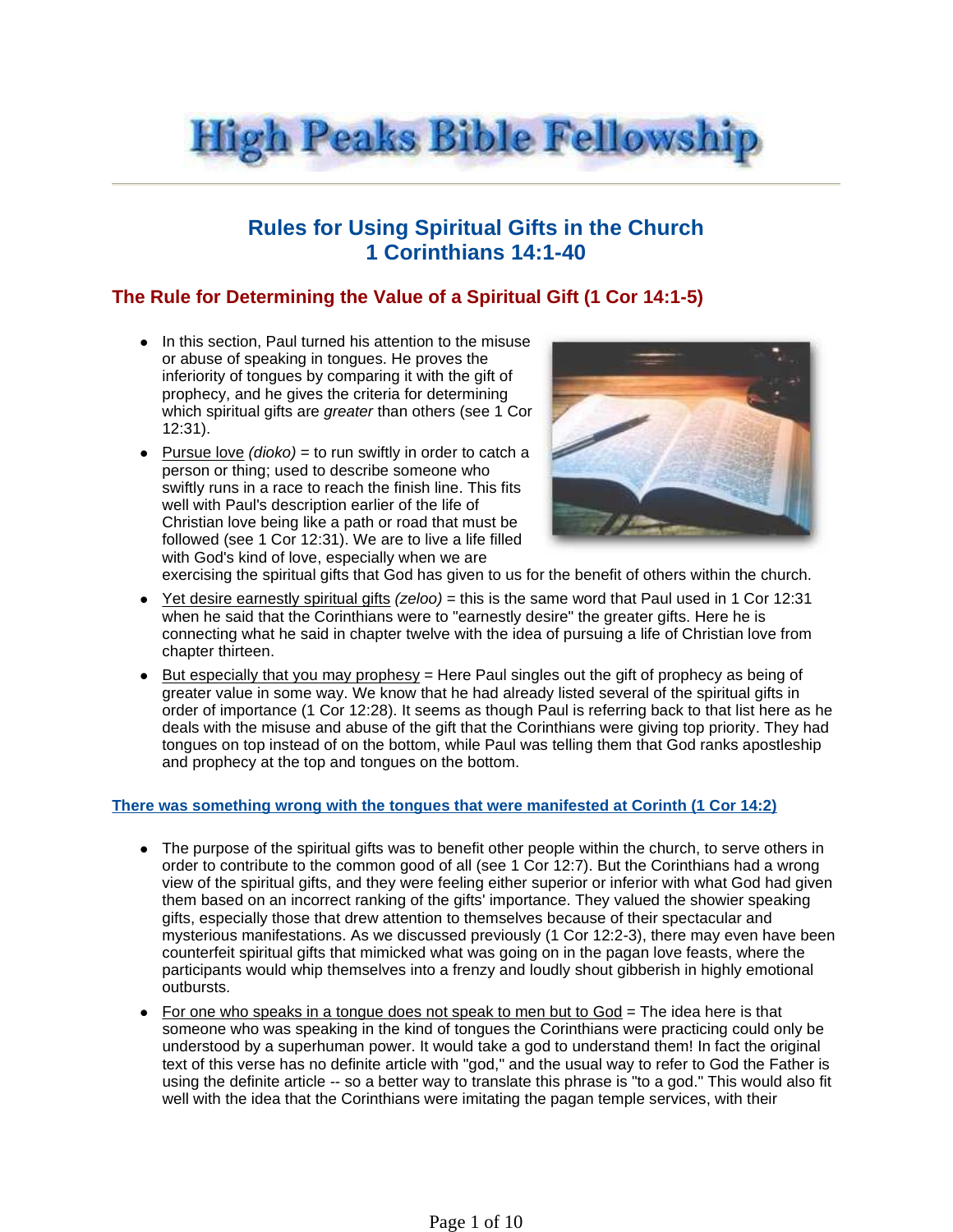frenzied & ecstatic shouting of gibberish.

- $\bullet$  For no one understands = Here is the real issue with the kind of tongues that the Corinthians were using: they were *unintelligible* -- no one could understand what was being said.
- $\bullet$  But in his spirit he speaks mysteries  $=$  The Corinthian tongues-speakers were acting as if their words contained secret truths that others were not allowed to share. In behaving this way, their only concern was for the attention they themselves would get for speaking mysteries in the spirit. They did not care whether those so-called mysteries were understandable by anyone.
- The conclusion we reach is that something was terribly wrong with the kind of tongues that the Corinthians were manifesting in their church services. Whatever those tongues were, they manifested themselves in behavior that could be used and controlled by the individual for unworthy and improper purposes.

### **The rule for determining the value of a spiritual gift (1 Cor 14:3)**

- $\bullet$  But one who prophesies speaks to men = In contrast to someone who speaks unintelligible gibberish, one who speaks in prophecy can be understood by others, and they can clearly understand and learn what God wants them to know.
- Edification (oikadome) = building up; the act of one who promotes another's growth in Christian wisdom, piety, happiness, holiness.
- Exhortation (paraklesis) = to call near for the purpose of helping; to exhort, admonish, or implore.
- Consolation (paramuthia) = to speak or relate a story, whether for the purpose of persuading, or of arousing and stimulating, or of calming and consoling.
- From these three terms we get a well-rounded picture of what it means to speak to others in the church for their common good. Whatever is said, it must have the effect of stimulating believers to Christian growth and godly behavior. The goal of this kind of speaking is always to benefit other people in the church.

## **The failure of Tongues to qualify as a valuable gift (1 Cor 14:4)**

- $\bullet$  One who speaks in a tongue edifies himself  $=$  The tongues-speaker might be aware that he is displaying a spectacular manifestation, but there is nothing in what he says that is having a positive impact on other people around him in the church. His spectacular display only serves the purpose of drawing attention to himself. This kind of manifestation is completely selfish and selfcentered in its orientation. So the type of tongues that the Corinthians practiced had no edifying value at all for the church as a whole.
- $\bullet$  But one who prophesies edifies the church  $=$  In contrast to what was said about tongues, the one who prophesies provides a direct edifying benefit to others around him in the church. What he says serves to build others up, encourage them, help them, and support them in their growth toward Christian maturity.

## **The superiority of the gift of prophecy (1 Cor 14:5)**

- $\bullet$  Now I wish that you all spoke in tongues  $=$  Here Paul was stating something impossible for the sake of emphasis. He already wrote that not all believers could have the gift of tongues (1 Cor 12:30).
- But even more (mallon) that you would prophesy  $=$  mallon means even more in a greater degree. Even if all of them could speak in other languages, Paul desired even more that they would all prophesy.
- Greater (megas) is one who prophesies than one who speaks in tongues  $=$  It is as if Paul is saying that if a tongues speaker is spiritually gifted, then the prophet is MEGA-gifted. This is a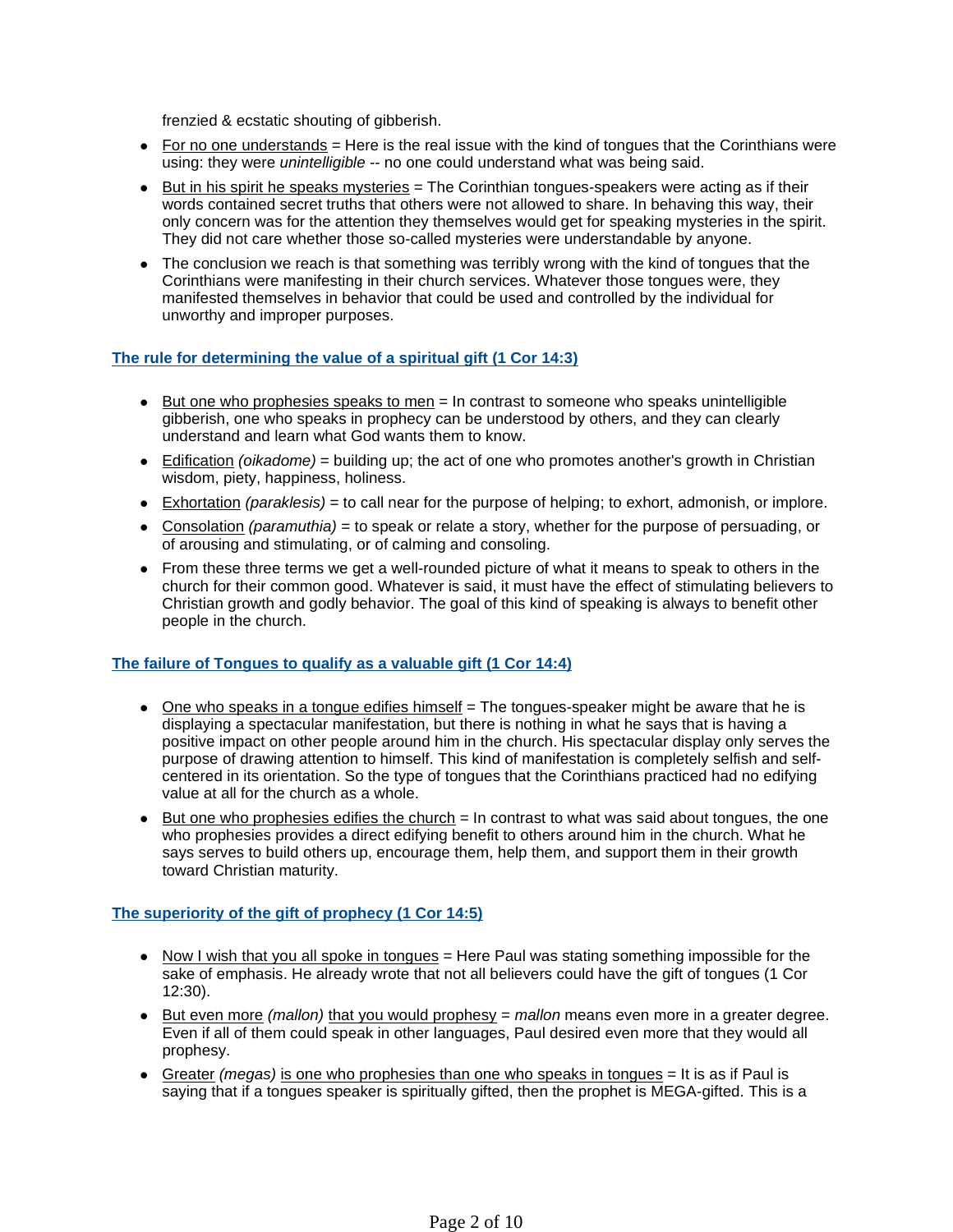clear example of what Paul meant by "the greater gifts."

• Unless he interprets, so that the church may receive edifying = The only exception to this rule is that there may be some benefit to the church if the tongues message is translated into an understandable language so that believers may get some edification from it. This is a Greek Third Class conditional clause which is proposed as a remote possibility, and the word "interpret" is a Greek compound word from dia (through) and hermeneuo (to explain). It means that the message must be explained thoroughly.

## **The Superiority of Prophecy over Tongues in Church Services (1 Cor 14:6-19)**

## **Personalizing the rule for valuing spiritual gifts (1 Cor 14:6)**

- $\bullet$  But now, brethren, if I come to you speaking in tongues what will I profit you = Again writing in the first person, Paul used himself as an illustration of a person who was exercising a spiritual gift, and he personalized the effect of that ministry by asking what profit or benefit they themselves would have received if he had exercised a speaking gift but used a language that they could not understand.
- $\bullet$  Unless I speak to you either by way of  $=$  The following list is placed in contrast to the kind of speaking in tongues that the Corinthians were practicing. Their tongues were unintelligible, but the things in the following list were clearly understandable ways of speaking.
- Revelation (apokalupsis) = the reception of truth from God.
- Knowledge  $(gnosis)$  = the practical understanding of God's truth.
- Prophecy (*propheteia*) = the communication of truths that were previously unknown.
- $\bullet$  Teaching (didache) = the communication of doctrine or practical instructions.

## **An illustration from woodwind and stringed instruments (1 Cor 14:7)**

- $\bullet$  Yet even lifeless things, either flute or harp, in producing a sound  $=$  People have used musical instruments for creative expression, even though they produce no words. The sounds that are made by these instruments are intended to be pleasing and enjoyable, and this can only happen when the notes are clearly distinguishable and arranged in special sequences and combinations. A random, confused set of noises cannot be called music, in any sense of the word.
- If they do not produce a distinction in the tones, how will it be known what is played on the flute or on the harp = You may have heard the noises that someone makes when they are first learning to play a musical instrument. But once the person has mastered the basics of the instrument and is able to play actual pieces of music, then it is a pleasure to listen to the sounds that are made.

## **An illustration from brass instruments (1 Cor 14:8)**

• Here is a case in which the distinction of the sounds is intended to have a specific meaning. The brass instruments were used as signaling devices in battle, and there were special meanings or messages that were supposed to be communicated by the various tunes.

## **The application of these illustrations to human language (1 Cor 14:9)**

- $\bullet$  So also you, unless you utter by the tongue speech that is clear (eusemos) = clear, distinct, easy to understand
- $\bullet$  How will it be known what is spoken? For you will be speaking into the air  $=$  This is a proverbial expression for "throwing away your words."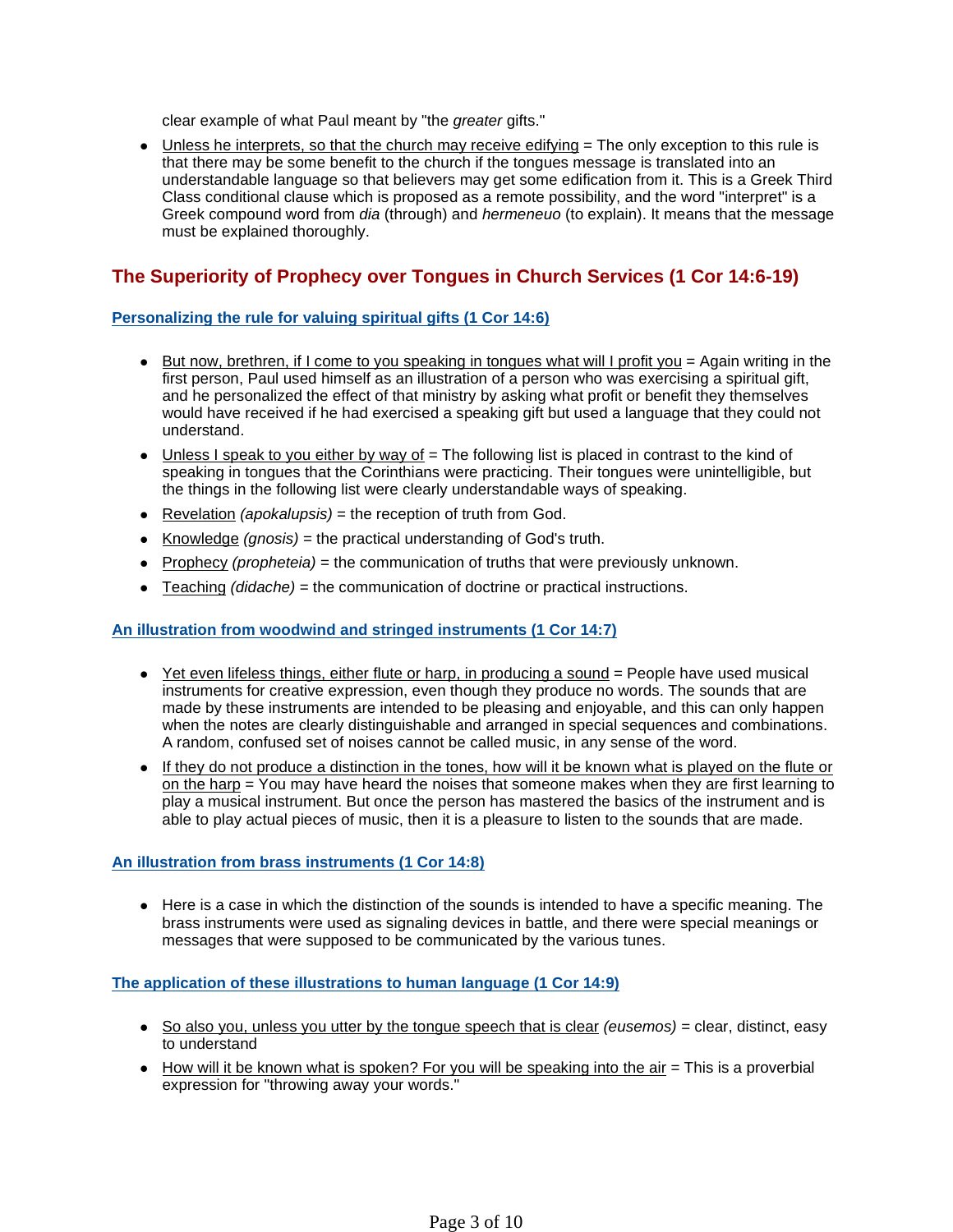### **There is no such thing as a meaningless language (1 Cor 14:10)**

- $\bullet$  There are, perhaps, a great many kinds of languages in the world  $=$  Here Paul was referring to the many actual spoken languages of the world. In fact, there are so many languages that no one man could possibly know all of them.
- No kind is without meaning = Stated positively Paul's point is that every language has meaning -language is intended to clearly communicate ideas between human beings who have a common understanding of that language. There is no language that was ever intended NOT to communicate meaning between people. This truth rules out the idea that there are valid languages which use only meaningless gibberish. That type of language does not exist -- it would violate the very definition of a language. This verse also implies that the kind of tongues being practiced by the Corinthians was a violation of this principle -- they were pouring out meaningless gibberish, rather than speaking in a human language which would have meaning to a listener who knew that language.

#### **Lack of common understanding becomes a barrier that divides people (1 Cor 14:11)**

- If then I do not know the meaning of the language  $=$  Notice how Paul keeps returning to the idea of communicating understandable meanings to other people around you.
- $\bullet$  I will be to the one who speaks a barbarian, and the one who speaks will be a barbarian to me = Here is the practical effect of people's inability to understand each other. Several ancient cultures used a similar term ("barbarian") to refer to anyone who did not speak their language.

### **Applying this truth about human language to the speaking gifts (1 Cor 14:12)**

- $\bullet$  So also you, since you are zealous of spiritual gifts  $=$  This connects the truth about language back to what Paul had said in 1 Cor 12:31 and 14:1 about their desire for spiritual gifts.
- $\bullet$  Seek to abound for the edification of the church  $=$  Here Paul reminds them of the true purpose of spiritual gifts which are to be used in service for the benefit of others (see 1 Cor 12:7).

#### **The requirement for the intelligible interpretation of the gift of tongues (1 Cor 14:13-19)**

- $\bullet$  (1 Cor 14:13) The tongues speaker must ask God for the ability to clearly explain the truths he is communicating. It is a requirement that every message must be clearly understandable to those who hear it.
- $\bullet$  (1 Cor 14:14) For if I pray in a tongue = Here Paul gives the reason why the tongues speaker should pray for the gift of interpretation. Once again he used himself as the subject for the purpose of illustration. My spirit prays, but my mind *(nous)* is unfruitful  $=$  This is a general term for all the activities of

perceiving, understanding, judging, determining, and feeling. To be unfruitful means to be barren or unproductive. Paul is saying that the intellect neither receives nor produces any benefit, either to himself or to others.

- $\bullet$  (1 Cor 14:15) I will pray with the spirit and I will pray *(proseuchomai)* with the mind also = this word is the most frequent word for prayer and is only used of prayer to God. It could include the broader idea of worship, too. I will sing with the spirit and I will sing (psallo) with the mind also  $=$  this word means to sing psalms or to celebrate the praises of God in music. So here we see that the activities of worship (prayer and singing) must involve an intelligent exercise of the mind. If you want to commune with God, you must make certain that your mind is engaged.
- (1 Cor 14:16) How will the one who fills the place of the ungifted say the "Amen" at your giving of thanks = Here we see that Paul clearly had the public gatherings of the church in view. He is saying that if you speak, pray, sing, or worship in a language that no one understands, how will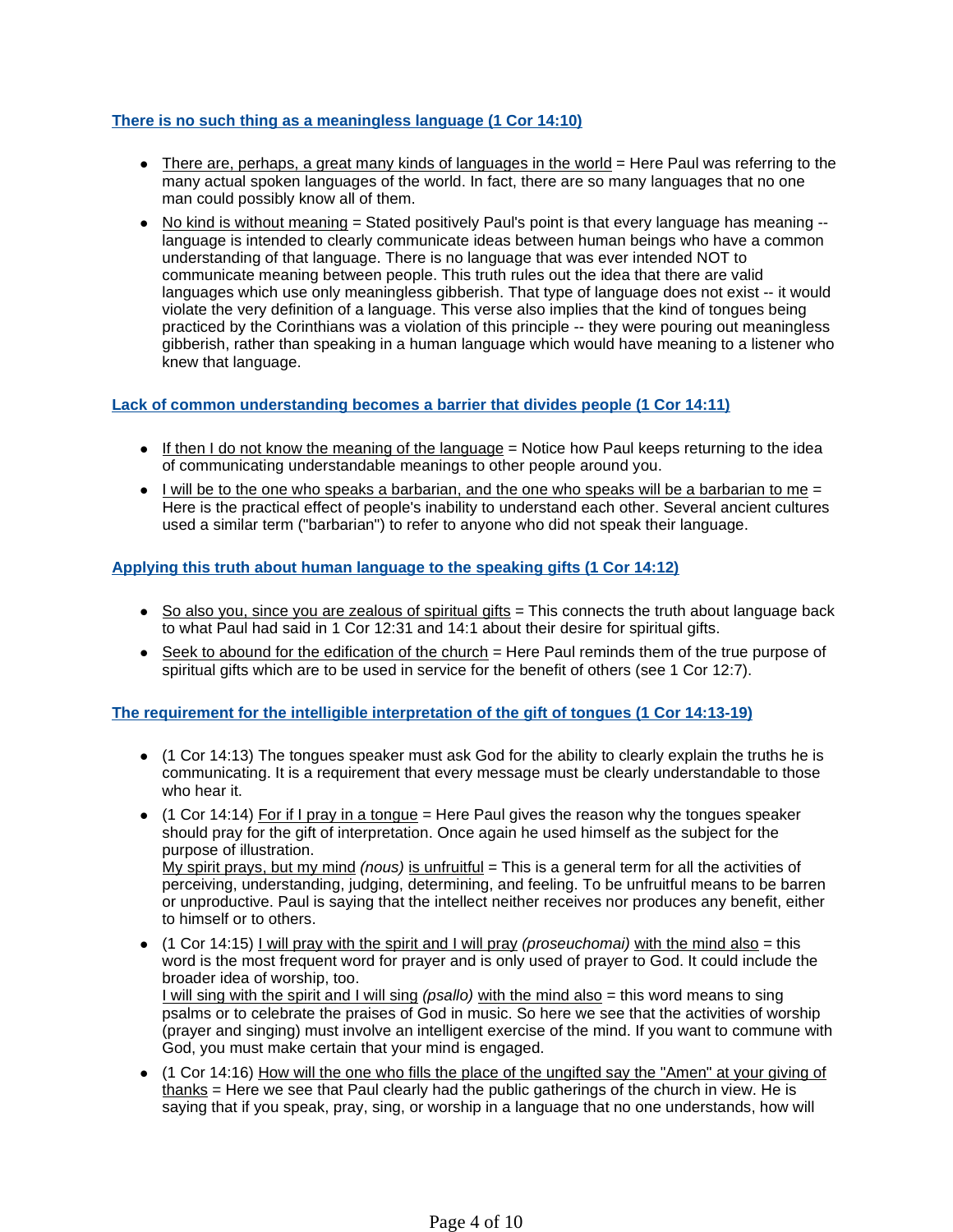they be able to agree with your message of praise to God? AMEN is the traditional expression of agreement with something that was said.

He does not know what you are saying  $=$  Here is the crux of the problem  $-$  everything that is said in the public gatherings of the church must be understandable. If other believers do not know what you are saying, then that utterance is not appropriate for the public gatherings of the church.

(1 Cor 14:17) You are giving thanks well enough = Paul affirmed that the spiritual gift of tongues was a legitimate gift and that it could be used in appropriate ways. Giving thanks (eucharisteo) means to express gratitude, especially to God, and Paul is saying that it would be possible to praise and thank God in languages the person had not studied. The tongues speaker may indeed utter a message of thanks, BUT...

But the other person is not edified  $=$  the problem is that those who are hearing this message cannot understand it and so they are not built up in their faith. Here edification is stated as the primary purpose of the gifts that are to be used in the church services. By implication, if believers are not edified, then that gift is not appropriate for use in church.

- $(1$  Cor 14:18) I thank God, I speak in tongues more than you all = This proves that Paul was not devaluing or despising the legitimate spiritual gift of tongues. He was grateful to God that he had been gifted in this way and could legitimately use that gift to fulfill its primary purpose. HOWEVER...
- $\bullet$  (1 Cor 14:19) However, in the church = Here we see again that Paul was focusing on the use of these gifts in the services of the church. He was saying that the church services were not the place even for the appropriate use of the gift of languages. I desire to speak five words with my mind so that I may instruct others also, rather than ten thousand words in a tongue = Five understandable words are worth more than ten thousand unintelligible sounds. This gives us a clear purpose statement for the public gatherings of believers -- the true purpose that must be accomplished in church services is the instruction or edification of believers.

## **The Superiority of Prophecy over Tongues even for Unbelievers (1 Cor 14:20-25)**

 $\bullet$  (1 Cor 14:20) Brethren, do not be children in your thinking = In 1 Cor 3:1 Paul said he could not speak to the Corinthians as spiritual men, but as men of flesh -- as mere infants in Christ. Here Paul is pointing out that they continued to have a childish attraction for things that are amusing or spectacular.

Yet in evil be infants, but in your thinking be mature = Almost as an afterthought here, Paul thinks of one area in which it is good to be mere infants, and that is in regard to their understanding of and participation in evil. But in all other areas, they are to continue to mature in their thinking.

- (1 Cor 14:21) Here Paul gave a quote that is loosely translated from Isaiah 28:11-12 which pointed to an event in the history of his people Israel. In this quote it is as if God were saying, "Israel refused to listen to me even though I spoke to them in their own language, so now I will speak to them in a strange foreign language, namely, the language of the enemy that I will send against them in judgment -- but even then they will still not listen to Me!" One thing we can see from this Old Testament quote is that the tongues described here were actual foreign languages - - they were not simply gibberish, but they were real human languages that had meaning to those who spoke them. The Corinthians had refused to listen to prophecy because they gained more personal satisfaction from listening to tongues than from hearing their faults exposed and their duties pointed out in plain words.
- $\bullet$  (1 Cor 14:22) So then tongues are for a sign, not to those who believe but to unbelievers = The purpose of the spiritual gift of tongues was to serve as a sign, specifically to unbelievers rather than to believers. It was unbelievers that might benefit from some type of miraculous sign which drew attention to the fact that God Himself was involved in this message. But prophecy is for a sign, not to unbelievers but to those who believe = By way of contrast, the spiritual gift of prophecy is not primarily for unbelievers but for believers, and Paul had already said it was to be used for the edification of believers in the services of the church.
- (1 Cor 14:23) This is a Third Class conditional clause which assumes that the statement is only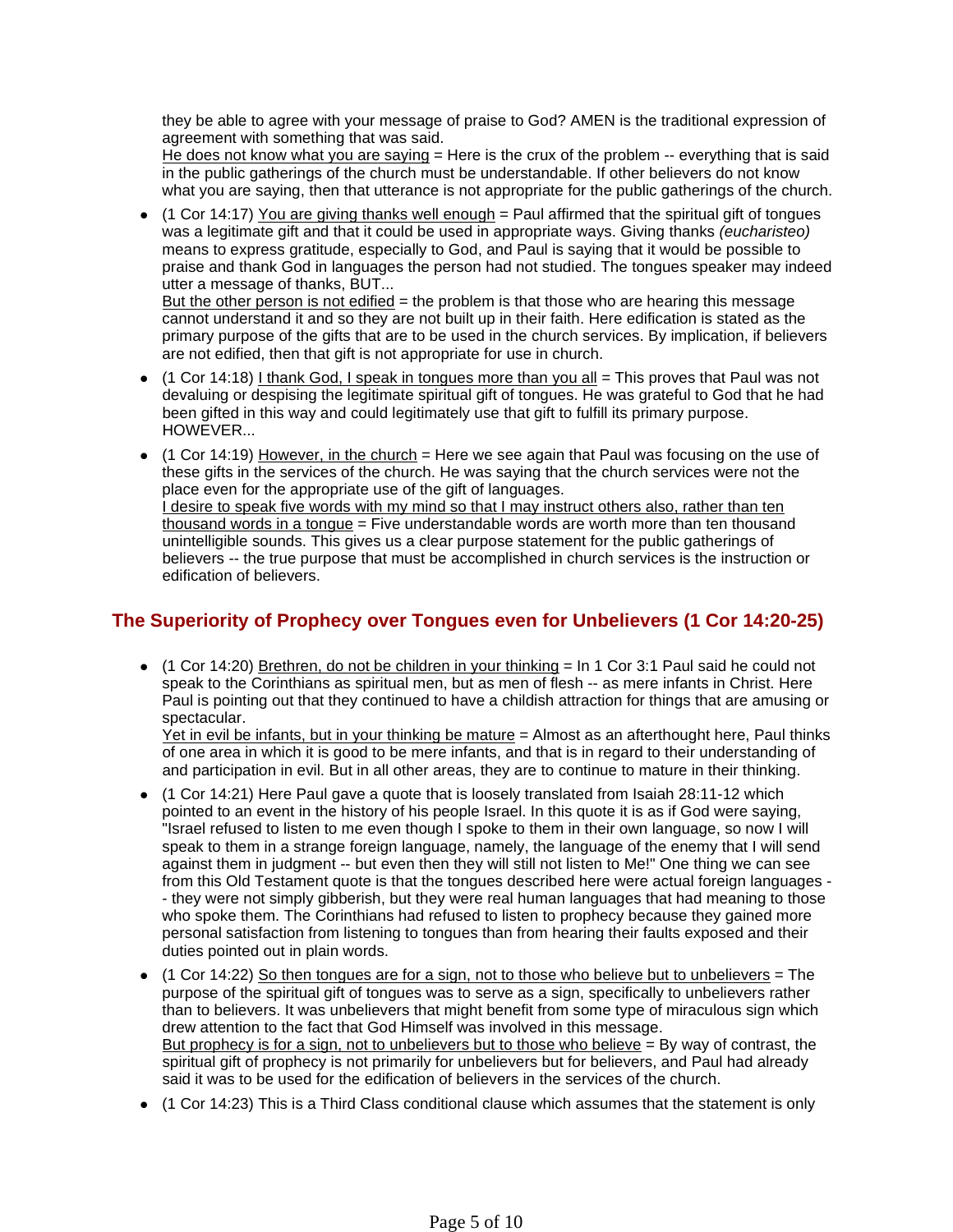somewhat possible. In other words, when the church assembles together it is remotely possible that an unbeliever might enter the service. One of the truths that we should not miss in this verse is that the assembly of the church is to be focused on edifying *believers* -- it is not to be focused on attracting unbelievers into the services even for the purpose of evangelizing them and winning them to Christ. In other words, the presence of unbelievers in a church service is incidental. In the unlikely event that unbelievers were to attend a church service, here is how they would respond to the type of tongues that the Corinthians were manifesting.

Will they not say that you are mad?  $=$  This is exactly what happened on the day the very first use of the spiritual gift of tongues was manifested (see Acts 2:13). The initial response of those who did not understand the foreign languages that were being spoken was to say that the disciples were talking like drunken or insane men. But the tongues were effective in grabbing the attention of the multitude, especially of those whose language was being spoken by the disciples. And immediately after the tongues speaking event, the apostle Peter stood up and addressed the crowd by way of the gift of prophecy. The authenticating event of speaking in tongues was followed by the clear communication of the gospel through Peter's manifestation of the gift of prophecy.

- $\bullet$  (1 Cor 14:24) But if all prophesy, and an unbeliever or an ungifted man enters  $=$  Paul is taking the same unlikely case of an unbeliever entering the church services, but this time instead of hearing a confused babble of different languages, suppose he were to hear someone speaking understandable and piercing words from God? He is convicted (elengcho) = to bring to light; to bring conviction, generally with a suggestion of shame by the person convicted. It is quite possible in this case that the unbeliever would be convicted of his sins, and would repent and turn to God for salvation. He is called to account (anakrino) = to examine or probe, such as during cross-examination in a courtroom.
- $\bullet$  (1 Cor 14:25) The secrets of his heart are disclosed (phaneros) = brought to light or made apparent for all to see. He sees his own inner character brought out into the open. He will fall on his face and worship God, declaring that God is certainly among you =  $proskuneo$ means to do homage or declare one's obedience to something. Paul is saying that even if an unbeliever were to come into the services of the church, the gift of prophecy could have this kind of positive effect on his life, even to the point of turning an unbeliever into a believer.

## **Specific Instructions for Regulating the Gifts in the Church (1 Cor 14:26-40)**

## **A description of the current situation in the church at Corinth (1 Cor 14:26)**

- $\bullet$  What is the outcome then, brethren? = Literally, this says, "How is it, then?" We could state it this way: "What is the condition of things among you?" or "How are you conducting yourselves, then?"
- $\bullet$  When you assemble, each one = This verse is really a description of the main problem in the Corinthian church. When they gathered together, it seemed that every individual would clamor for a speaking part in the service. Many Christians take this passage as an example of the typical life of the early church, and they often assume that this example is normative for the church today. But this passage is not *prescriptive* as much as it is *descriptive*. This really is a description by the apostle Paul of the incorrect conduct of the church meetings in Corinth, and he is about to put strict regulations in place to fix the problems he is describing in this verse. So churches today should not try to emulate the Corinthian practices described in this verse. Church meetings today should be centered around the teaching of the Word of God, the completed text of the Bible, which was not yet available to the Corinthians. We need to remember that the New Testament was still being delivered at the time Paul was writing to the Corinthians, and the special spiritual gifts were still operating which authenticated this new revelation being given at that time. Now, however, those gifts are not required, and new revelation is not required -- we now have the completed text of the Word of God available to us, and today the church must focus on explaining and teaching and applying the Scriptures to the lives of believers today.
- $\bullet$  Psalm (psalmos) = this was a song of praise to God, and was probably an impromptu composition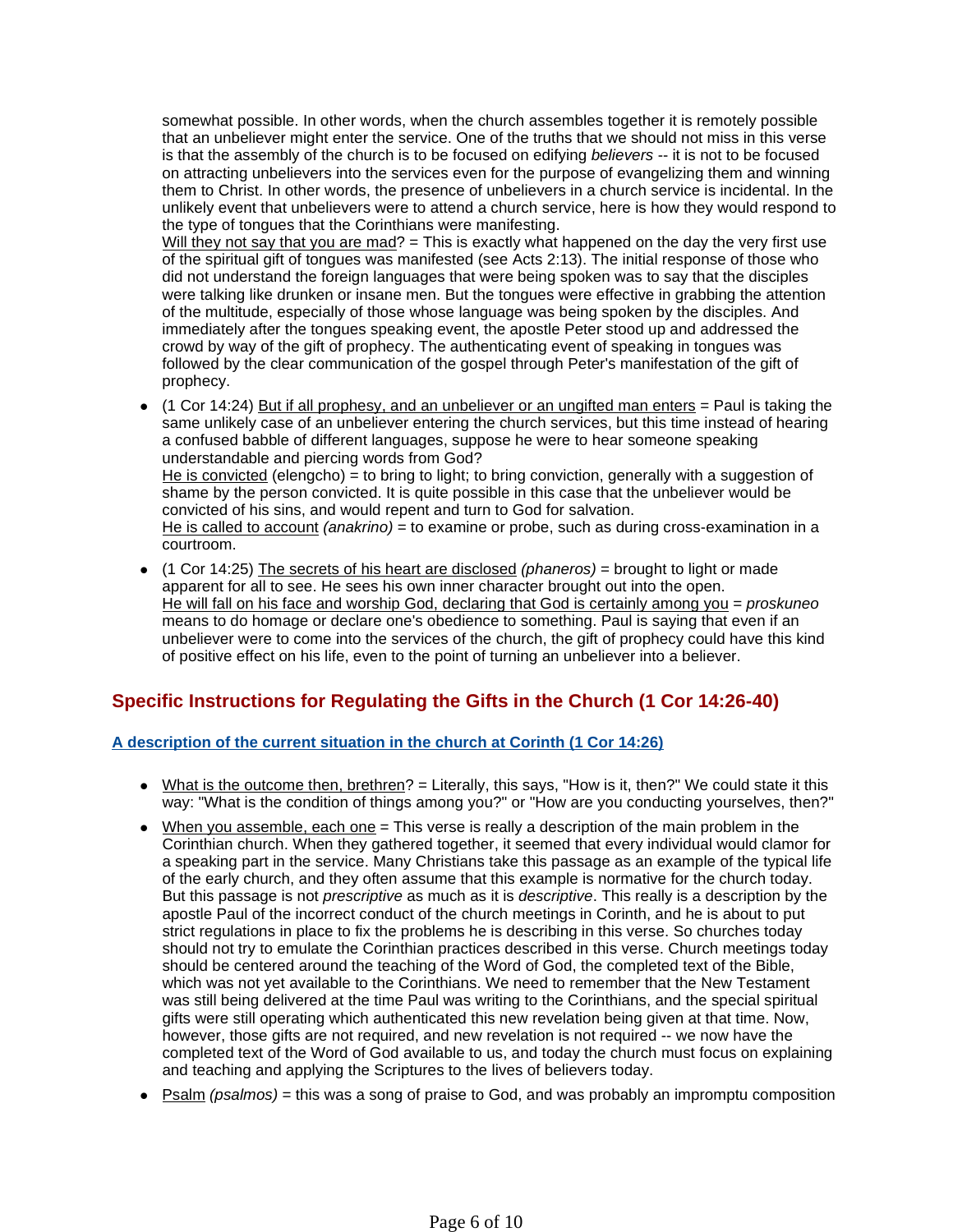in which someone was prompted by the Spirit to sing or chant words of praise to God. Teaching (didache) = this word identifies a teaching or instruction; a presentation of a doctrine or truth about God or about the Christian life. Revelation (apokalupsis) = this term means a disclosure of truth, especially a truth that had been previously unknown. Tongue  $(qlossa)$  = this word identifies the spiritual gift of tongues that has been in view throughout this section of Paul's letter. It was a message presented in a foreign language that may not have been previously known to the speaker, and typically it accompanied and confirmed the authenticity of a truth that was being presented in a known language. Interpretation (hermeneia) = this word meant the interpretation or explanation of something that had already been expressed in a way that might have been unclear to most people listening.

 The problem in the church at Corinth was that, whether they had a psalm, a teaching, a revelation, a tongue, or an interpretation, each of the members wanted to participate at the same time, including both the men and the women. It seems that in the Corinthian church there was a tendency to give men and women equal status when taking the lead in these types of manifestations.

 $\bullet$  Let all things be done for edification *(oikodome)* = Here is the quiding principle for everything that is done in the meetings of the local church. Every activity must be done with the goal in mind of edifying the believers who are present at the service. To edify means to build up or to promotes another person's growth in Christian wisdom, knowledge, contentment, and holiness. As we saw earlier in chapter fourteen, this can only be accomplished if believers' minds are engaged along with their spirits. Believers need to be able to hear and clearly understand what is being said, and they need to think about the message with the ultimate goal of applying that message to their own lives. This becomes almost impossible in an environment where every person is speaking or chattering or singing all at the same time.

### **Regulating the use of Tongues (1 Cor 14:27-28)**

 $\bullet$  (1 Cor 14:27) If anyone speaks in a tongue, it should be by two or at the most three = First Paul puts limits on the number of tongues speakers that may participate in a church service. Paul was not requiring that anyone must speak in tongues at their meetings, but he was saying that if any of the members did speak in a tongue the church should allow only one or two to speak -- and the most that could be allowed to speak in a tongue would be three people.

Each in turn = Next Paul put a limit on how the two or three tongues speakers could present their message. They were to give their message in sequence, each waiting for the previous speaker to finish before he could begin. There was never a time when two or more people were allowed to address the congregation at the same time.

And one must interpret = Finally Paul says that before a tongues speaker could open his mouth, he must be certain that there was someone else present in the meeting who had agreed to give the proper interpretation of the tongues message. This would require quite a bit of pre-planning and coordination before the tongues speaker was even allowed to begin. The presence of the interpreter would ensure that everyone could clearly understand the message that was being presented, because without clear mental understanding there could be no edification in the life of each believer. It was only with proper interpretation that tongues could have a possibility of providing edification.

(1 Cor 14:28) But if there is no interpreter, he must keep silent in the church = Here Paul presents the case where no interpreter could be found for the tongues messages. If that were the situation, then the tongues speaker must keep silent during the church meeting -- he was not allowed to exercise his gift, because there could be no possibility of edification. As we saw in 1 Cor 12:8-10 in Paul's list of the speaking gifts, the gift of interpretation was the controlling gift for the gift of tongues. Here Paul clearly states that if an interpreter was not present, the gift of tongues cannot be used. This verse also proves that a person with the gift of tongues was able to remain in complete control of himself at all times.

Let him speak to himself and to God = In other words, the tongues speaker should commune silently with God in the exercise of this gift. "Speaking to oneself and to God" was a proverbial expression for meditation.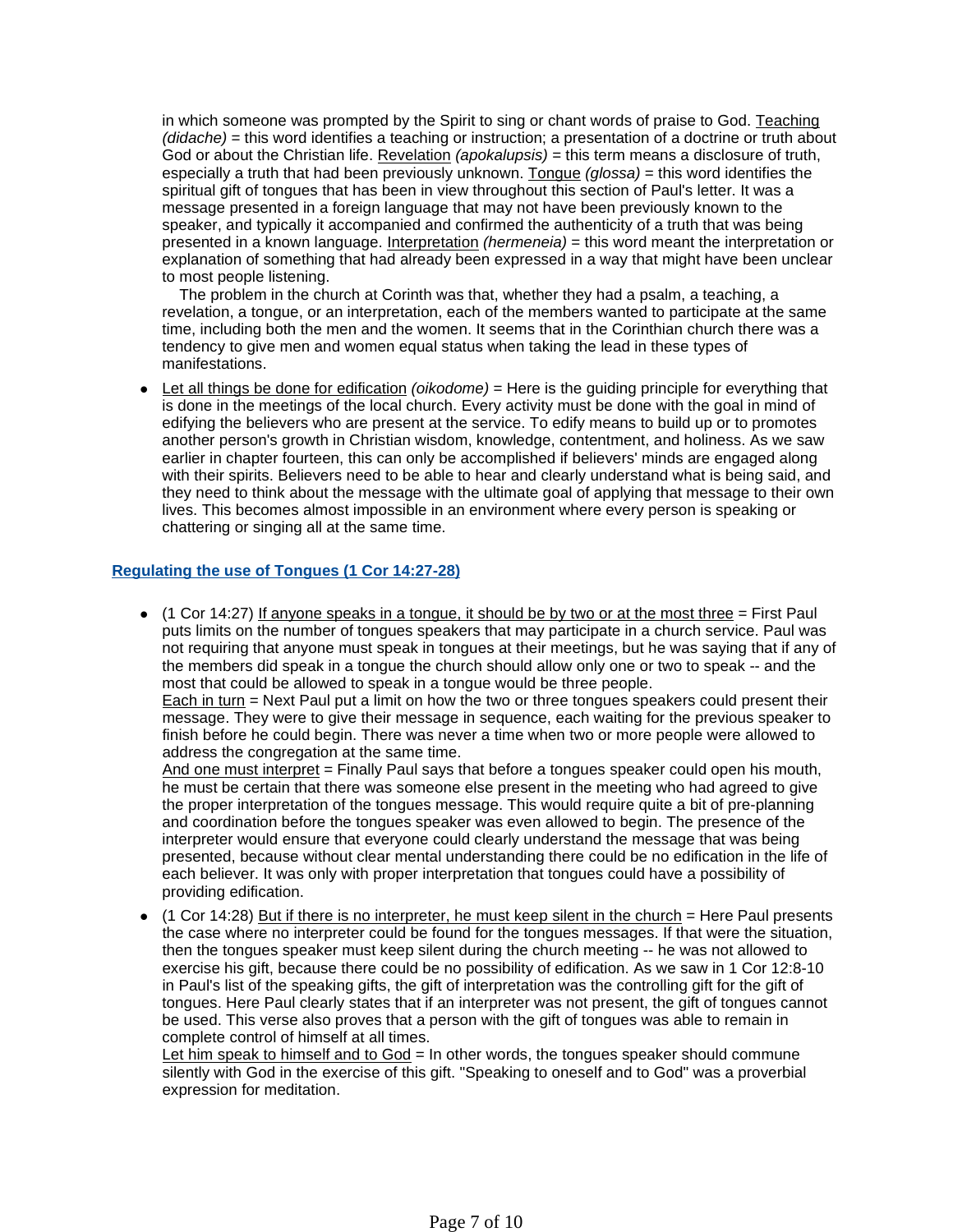## **Regulating the use of Prophecy (1 Cor 14:29-33)**

- $\bullet$  (1 Cor 14:29) Let two or three prophets speak = Here Paul puts the same numerical limits on the gift of prophecy as with the gift of tongues -- only two or three prophets were allowed to speak during any meeting of the local church. So far Paul had only spoken highly of the gift of prophecy, but here he shows that just like any other gift, prophecy also must be regulated and kept under control in order to ensure that people were edified by it. Let the others pass judgment (diakrino) = This is the verb form of the same term that Paul used in describing the second set of speaking gifts in 1 Cor 12:8-10. There he indicated that the last gift in each set was given as a way to verify that the other gifts in each set were being used correctly, and the gift of distinguishing spirits was the controlling gift for the spiritual gift of prophecy. Not only the believers with the gift of discernment, but all believers attending the services of the church have a duty to carefully examine what is being said and to determine if it is the truth.
- $\bullet$  (1 Cor 14:30) The first one must keep silent = Once the first speaker had concluded his message, he was to remain silent while the second person was allowed to speak. This does not mean that the first speaker was to be abruptly cut off in mid-sentence. Here as with the gift of tongues, not even the prophets were allowed to talk all at the same time. Everyone who exercised a speaking gift in the church services was to do so one at a time so that every message could be understood, evaluated, and applied.
- $\bullet$  (1 Cor 14:31) For you can all prophesy one by one = Within the limits of two or three prophets that were allowed to speak in any one church gathering, they were all permitted to exercise their gift one by one. They would all be given an opportunity to share God's message, but not in a way which might cause disorder and chaos. So that all may learn and all may be exhorted = This is a purpose clause, and it gives the reason why all must speak in turn: it is so that everyone listening may learn and be exhorted or edified.
- $\bullet$  (1 Cor 14:32) The spirits of prophets are subject to prophets = This is a very important verse regarding the gift of prophecy -- and it applied to all of the Spirit-prompted speaking gifts that Paul had listed. These gifts were not irrational or uncontrollable compulsions, like fits or convulsions that overwhelm and take control of a person. The spiritual gifts are given by the Holy Spirit, but they are under the control of the human recipient. Each gifted person is able to exercise selfcontrol even over the supernatural gifts bestowed by the Spirit. However, this was not what was happening in the Corinthian church services. As was previously mentioned, they were probably imitating the pagan temple services more than behaving as Paul described in this verse.
- $\bullet$  (1 Cor 14:33) For God is not a God of confusion but of peace = This actually presents the reason why the spirits of the prophets are subject to the prophets. It is because those spiritual inspirations come from God, and God Himself is not the author of confusion. As in all the churches of the saints = This phrase does not seem to belong with what has just been said, as much as it belongs to what follows. Verse thirty-three already has an appropriate conclusion, but if we connect this phrase with the following verse then it is parallel to what Paul already expressed in 1 Cor 11:16 where the customary practices of all the churches were authoritative when it related to the behavior of the women in church services. In that previous section, the apostle Paul seemed to indicate that women might receive and exercise the spiritual gift of prophecy (1 Cor 11:5), so here in the following section Paul will put a limitation on their exercise of the speaking gifts within the public service of the church.

## **Regulating the outspoken women in the church services (1 Cor 14:34-35)**

 $\bullet$  (1 Cor 14:34) The women are to keep silent in the churches = First, notice the definite article before women. This identified a specific group of women. If this were not the case and Paul wanted to refer to all women in general, then the definite article would not be required. For they are not permitted to speak  $(laleo)$  = The verb "to speak" is a very general term in Greek, and it is used over 300 times in the New Testament. It can have a variety of implications depending upon the context in which it is used. It can mean "to make a sound, to talk, to question, to argue, to chatter, to protest." Some commentators have assumed that in this verse "to speak"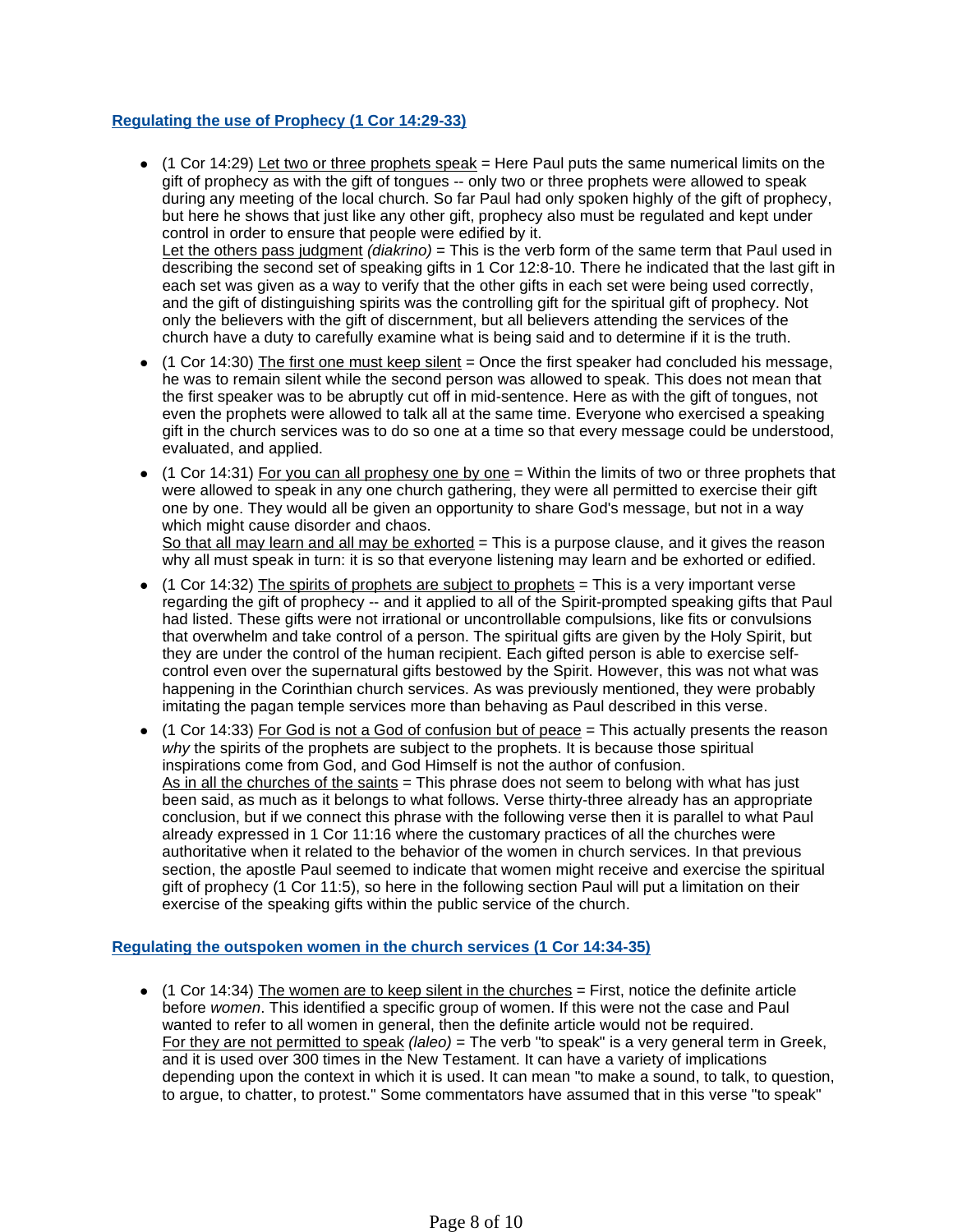means that women are not permitted to make a sound or talk in any way. But if we look at the context in First Corinthians we see that of the 34 times this term is used, 28 times Paul used this word to indicate someone who was speaking "by the Spirit" -- specifically someone who was speaking a prophecy [2 times] or speaking in tongues [22 times]. In the immediate context, we see that this Greek word is used almost exclusively to indicate speaking in tongues. So from the context we can be certain the apostle Paul means that women are not permitted to exercise speaking gifts which take on the character of leadership in the services of the church.

But are to subject themselves, just as the Law also says = The main contrast in this sentence is between the exercise of a speaking gift vs. being under proper authority within the church service. What Paul is communicating here has to do with specific gifted women who were speaking out authoritatively in the meetings of the local church - they were casting themselves in the role of spiritual authorities based on the perceived importance of their speaking gifts. What Paul is saying here corresponds with what he had said previously in chapter eleven about the God-ordained hierarchy of authority that is built into God's created order. As we noted in chapter eleven, Paul specifically stated, "The man is the head of a woman" -- and we saw that a man is in authority over a woman in two specific situations within the context of church meetings. First, if the man is one of the church officers who has authority and responsibility for the spiritual well-being of all the men and women who



are present (1 Thess 5:12-13; Heb 13:17; 1 Pet 5:2-3); and Second, if the man is the husband of the woman and has authority and responsibility for her well-being in every area (Eph 5:22-28; 1 Pet 3:7). We need to understand that Paul is not denying women the appropriate use of their legitimate spiritual gifts. He is simply regulating the way that the services of the local church are to be directed. That type of leadership role for women was contrary to God's plan for the direction of the local church (see 1 Tim 2:11-12).

 $(1$  Cor 14:35) If they desire to learn anything = The desire to learn is *not* what is being regulated in this verse. A woman's desire to learn should be encouraged and fostered, just as should a man's desire to learn. But women are free to learn without having to exercise speaking gifts in the public worship service of the church.

Let them ask their own husbands at home = The home is a setting where every family member is able to interact freely and discuss any issues that arise in the public service of the church. This implies that one of the duties of every husband is to help in answering questions and to be willing to discuss biblical issues as they relate to the lives of the family members. The husband is not required to know everything or be an expert on everything, but he must be willing to ask and learn and discuss.

For it is improper for a woman to speak in church = Here Paul is simply restating what he had previously said, that in the public services of the church the leadership roles for the edification of the congregation were to be held by the mature Christian men of the church.

## **Ensuring that the Corinthians have the right attitude about his instruction (1 Cor 14:36-38)**

- $\bullet$  (1 Cor 14:36) Was it from you that the word of God first went forth? Or has it come to you only? = This seems to connect back to 1 Cor 14:33 -- "As in all the churches of the saints" -- or even farther back to 1 Cor 11:13 -- "But if one is inclined to be contentious, we have no other practice, nor have the churches of God." The Corinthians were acting as if they were the first or the only church that mattered, but Paul is pointing out that there are other more mature churches from which Corinth should take its pattern.
- $\bullet$  (1 Cor 14:37) If anyone thinks he is a prophet or spiritual  $=$  If a person regards himself as a